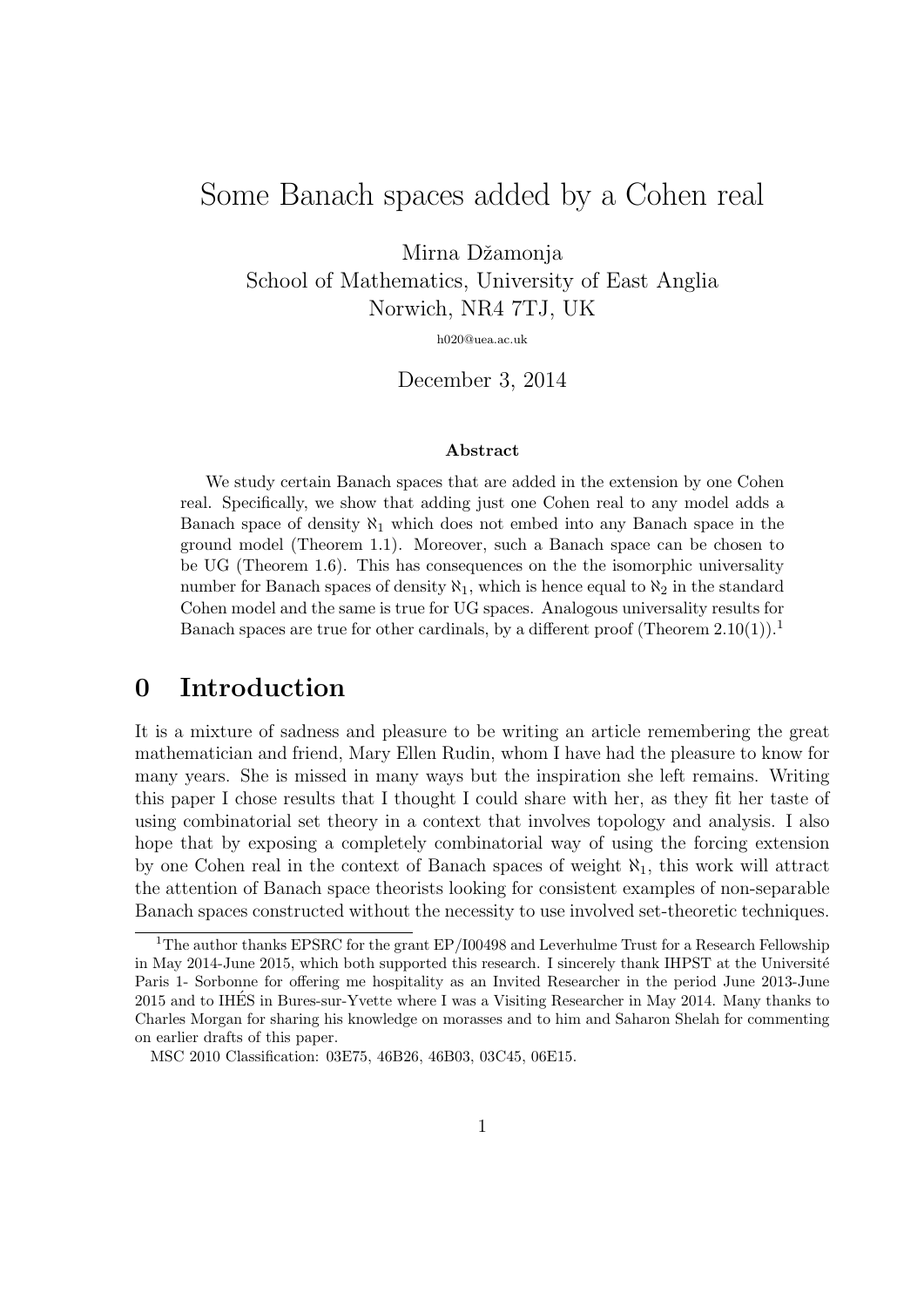## 1 The extension by one Cohen real and an unembeddable UG space

In this section we show two constructions of interesting Banach spaces that are added in the extension by one Cohen real. The results are about Banach spaces but they build on the spirit of a number of earlier results in set theory, namely that adding just one Cohen real causes the universe to contain non-trivial objects of size  $\aleph_1$ . The first such result is due to Roitman who showed in [8] that  $MA(\aleph_1)$  is false in this extension. This result was improved by Shelah in [9] who proved that there is no Suslin tree in this model, the alternative proofs of which then were given by Todorčević [10] and Mark Bickford, as given in Velleman [13]<sup>2</sup>. Velleman's presentation is particularly relevant to our method.

The general technique is to use a neat simplified  $(\omega, 1)$ -morass (constructed in ZFC by Velleman as explained below) in order to inductively construct a Boolean algebra A of size  $\aleph_1$  and with properties required by the construction. The point of the morass is that it lets us construct our algebra, an object of size  $\aleph_1$ , by controlling the *finite* pieces of the algebra. Once  $\mathfrak A$  is constructed we obtain our space as  $C(\operatorname{St}(\mathfrak A))$ . The reason to use the extension by one Cohen real is that that particular forcing interacts very nicely with the morass to let us have a lot freedom in choosing the relations between the generators of  $\mathfrak{A}$ , which at the end translate into the properties of the Banach space. The idea to extend Cohen-like conditions in incomparable ways are present in the proof by Brech and Koszmider ([2], Theorem 3.2) that  $l^{\infty}/c_0$  is not a universal Banach space for density c in the extension by  $\aleph_2$  Cohen reals, and the earlier proof by Džamonja and Shelah ([4], Theorem 3.4) that in the model considered there there is no universal normed vector space over  $\mathbb Q$  of size  $\aleph_1$  under isomorphic vector space embeddings. In our case we use further properties of the Cohen forcing to control objects of size  $\aleph_1$  in the extension by controlling the ones that are already in the ground model, see Lemma 1.3.

**Theorem 1.1** Forcing with one Cohen real adds a Boolean algebra  $\mathfrak{A}$  of size  $\aleph_1$  such that in the extension the Banach space  $C(\text{St}(\mathfrak{A}))$  does not isomorphically embed into any space  $X_*$  which is in the ground model.

**Proof.** Let us recall that a *neat simplified*  $(\omega, 1)$ -morass is a system  $\langle \theta_{\alpha} : \alpha \leq \omega \rangle$ ,  $\langle \mathcal{F}_{\alpha, \beta} :$  $\alpha < \beta \leq \omega$  such that

- 1. for  $\alpha < \omega$ ,  $\theta_{\alpha}$  is a finite number > 0, and  $\theta_{\omega} = \omega_1$ ,
- 2. for  $\alpha < \beta \leq \omega$ ,  $\mathcal{F}_{\alpha,\beta}$  is a set of order preserving functions from  $\theta_{\alpha}$  to  $\theta_{\beta}$ ,
- 3.  $\bigcup_{\alpha<\omega}\bigcup_{f\in\mathcal{F}_{\alpha,\omega}}f^{\alpha} \theta_{\alpha}=\omega_1,$
- 4. for all  $\alpha < \beta < \gamma \leq \omega$  we have that  $\mathcal{F}_{\alpha,\gamma} = \{f \circ g : g \in \mathcal{F}_{\alpha,\beta} \text{ and } f \in \mathcal{F}_{\beta,\gamma}\},\$

<sup>2</sup>who was a student of Mary Ellen Rudin and Kennneth Kunen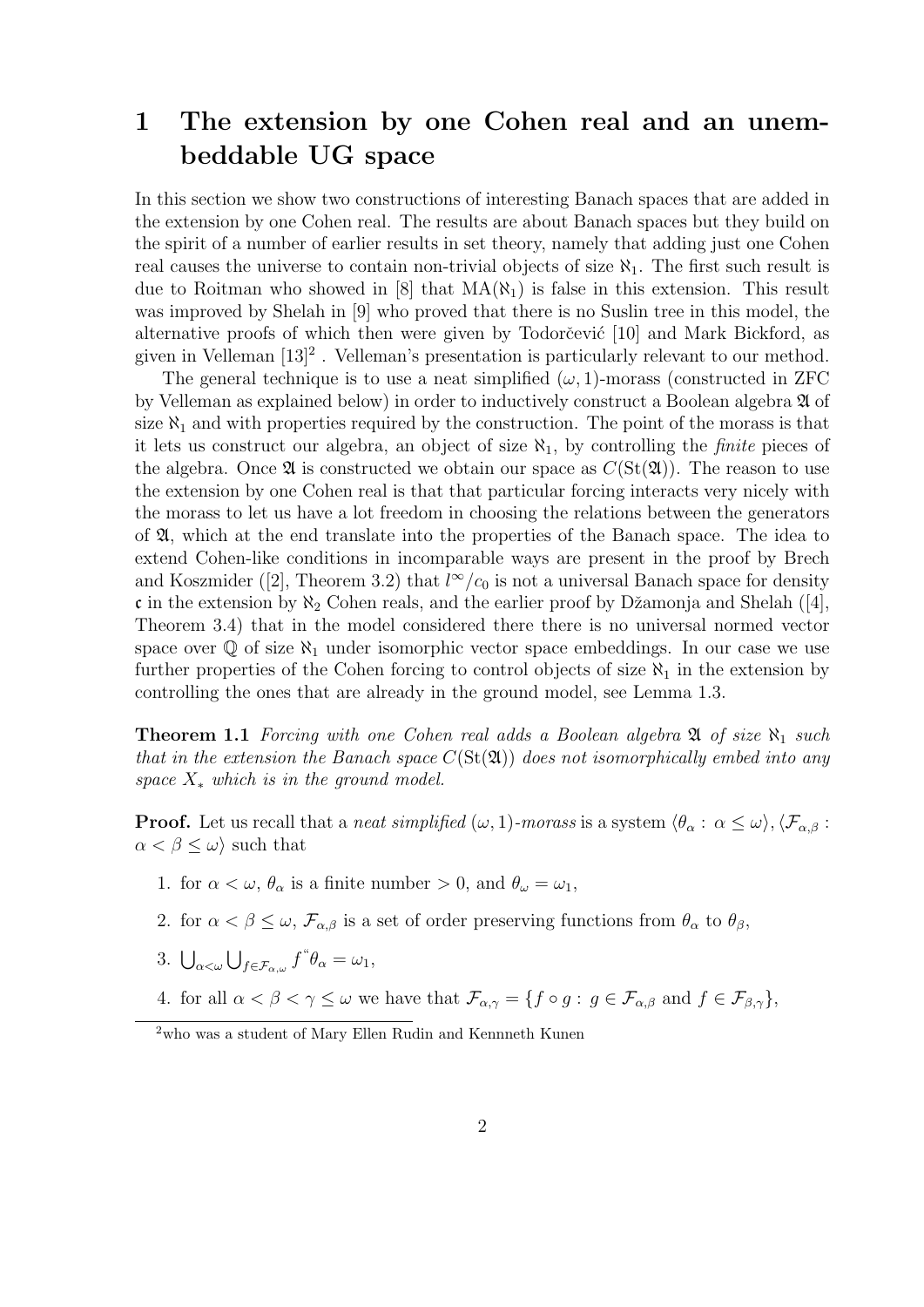- 5. for all  $\alpha < \omega$  we have that  $\mathcal{F}_{\alpha,\alpha+1} = {\rm id}_{\alpha}, h_{\alpha}$  for some  $h_{\alpha}$  such that there is a splitting point k with  $h_{\alpha} \restriction k = \mathrm{id}_{\alpha} \restriction k$  and  $h_{\alpha}(k) > \theta_{\alpha}$ , where  $\mathrm{id}_{\alpha}$  is the identity function on  $\theta_{\alpha}$ ,
- 6. for every  $\beta_0, \beta_1 < \omega$  and  $f_l \in \mathcal{F}_{\beta_l,\omega}$  for  $l < 2$  there is  $\gamma < \omega$  with  $\beta_0, \beta_1 < \gamma$ , function  $g \in \mathcal{F}_{\gamma,\omega}$  and  $f'_l \in \mathcal{F}_{\beta_l,\gamma}$  such that  $f_l = g \circ f'_l$  for  $l < 2$ .

(Expanded) simplified  $(\kappa, 1)$ -morasses and their improvement to neat simplified  $(\kappa, 1)$ morasses, as defined here for  $\kappa = \omega$ , were introduced by Velleman in [12], Definition 2.10 and just after Theorem 3.8. respectively. He showed in [11] that a neat simplified  $(\omega, 1)$ morass exists in ZFC. We shall use the terminology neat morass to refer to neat simplified  $(\omega, 1)$ -morasses.

For future use in the proof we need the following observation which easily follows from the properties of a neat morass:

**Lemma 1.2** Suppose that  $\langle \theta_{\alpha} : \alpha \leq \omega \rangle$ ,  $\langle \mathcal{F}_{\alpha,\beta} : \alpha < \beta \leq \omega \rangle$  is a neat morass. Then: (1) Suppose that  $\alpha \leq \beta \leq \gamma < \omega$ . Then  $\bigcup_{f \in \mathcal{F}_{\alpha,\gamma}} \text{rng}(f) \subseteq \bigcup_{f \in \mathcal{F}_{\beta,\gamma}} \text{rng}(f)$ .

(2) The sequence  $\langle \theta_{\alpha} \rangle_{\alpha \leq \omega}$  is strictly increasing and  $\theta_{\alpha} \notin \bigcup_{f \in \mathcal{F}_{\alpha,\alpha+1}} \text{rng}(f)$ .

(3) For any  $\alpha, \gamma < \omega$  and  $1 \leq n < \omega$ , if  $\gamma - \alpha \geq n$  then  $|\theta_{\gamma} \setminus \bigcup_{f \in \mathcal{F}_{\alpha,\gamma}} \text{rng}(f)| \geq n$ .

Proof of the Lemma. (1) This follows from item 4. in the definition of a neat morass, since  $\bigcup_{f \in \mathcal{F}_{\alpha,\gamma}} \text{rng}(f) = \bigcup_{g \in \mathcal{F}_{\alpha,\beta}, f \in \mathcal{F}_{\beta,\gamma}} \text{rng}(f \circ g) \subseteq \bigcup_{f \in \mathcal{F}_{\beta,\gamma}} \text{rng}(f)$ .

(2) These observations follow easily from item 5. in the definition of a neat morass.

(3) The proof is by induction on  $n \geq 1$ . The initial stage  $n = 1$  is taken care of (2), as  $\theta_{\alpha} \notin \bigcup_{f \in \mathcal{F}_{\alpha,\alpha+1}} \text{rng}(f)$ , which suffices by (1). For the induction step  $\underline{n+1}$ , let  $\beta = \gamma - 1$ . As before,  $\theta_{\beta} \notin \bigcup_{f \in \mathcal{F}_{\beta,\gamma}} \text{rng}(f)$ , so by  $(2), \theta_{\beta} \notin \bigcup_{f \in \mathcal{F}_{\alpha,\gamma}} \text{rng}(f)$ .

Let  $\{s_0, \ldots, s_{n-1}\}\)$  be a 1-1 enumeration of a subset of  $\theta_\beta$  disjoint from  $\bigcup_{f \in \mathcal{F}_{\alpha,\beta}} \text{rng}(f)$ , which exists by the induction hypothesis. We shall show that for every  $s \in \{s_0, \ldots, s_{n-1}\}\$ we have that  $s \notin \bigcup_{f \in \mathcal{F}_{\alpha,\gamma}} \text{rng}(f)$ , which together with the point  $\theta_{\beta}$  will give a set of  $n+1$ elements of  $\theta_{\gamma} \setminus \bigcup_{f \in \mathcal{F}_{\alpha,\gamma}} \text{rng}(f)$ . So fix such s.

Suppose that  $s \in \text{rng}(h)$  for some  $h \in \mathcal{F}_{\alpha,\gamma}$  and let  $g \in \mathcal{F}_{\alpha,\beta}$  and  $g \in \mathcal{F}_{\beta,\gamma}$  be such that  $h = f \circ g$ . Let  $t \in \text{rng}(g)$  be such that  $s = f(t)$ . If  $f = id_{\beta}$  then  $s = t$ , so  $s \in \text{rng}(g)$ , contrary to the choice of the set  $\{s_0, \ldots, s_{n-1}\}\$ . If  $f = h_\beta$ , let k be the splitting point of h. If  $t < k$  then again  $s = t$ , a contradiction as before. If  $t \geq k$  then  $s = h_{\beta}(t) > \theta_{\beta}$ , a contradiction.  $\star_{1,2}$ 

For the rest of the proof, let V denote the ground model, so any model of ZFC, and let  $V[G]$  denote the extension of V by one Cohen real. Unless stated otherwise, our arguments take place in  $V$ . Fixing a neat morass as in the above definition, we shall define a Boolean algebra  $\mathfrak A$  as follows. Let  $\mathcal L = \{\leq^*,d\}$  be a language in which both  $\leq^*$  and d are binary relation symbols and let  $\varphi$  be the L-sentence stating that  $\leq^*$  is a partial order, d is symmetric and antireflexive and that for all x, y, the statements  $d(x, y)$ and  $\leq^*(x, y)$  are contradictory. Our aim is to obtain a model I of  $\varphi$  on  $\omega_1$ , and then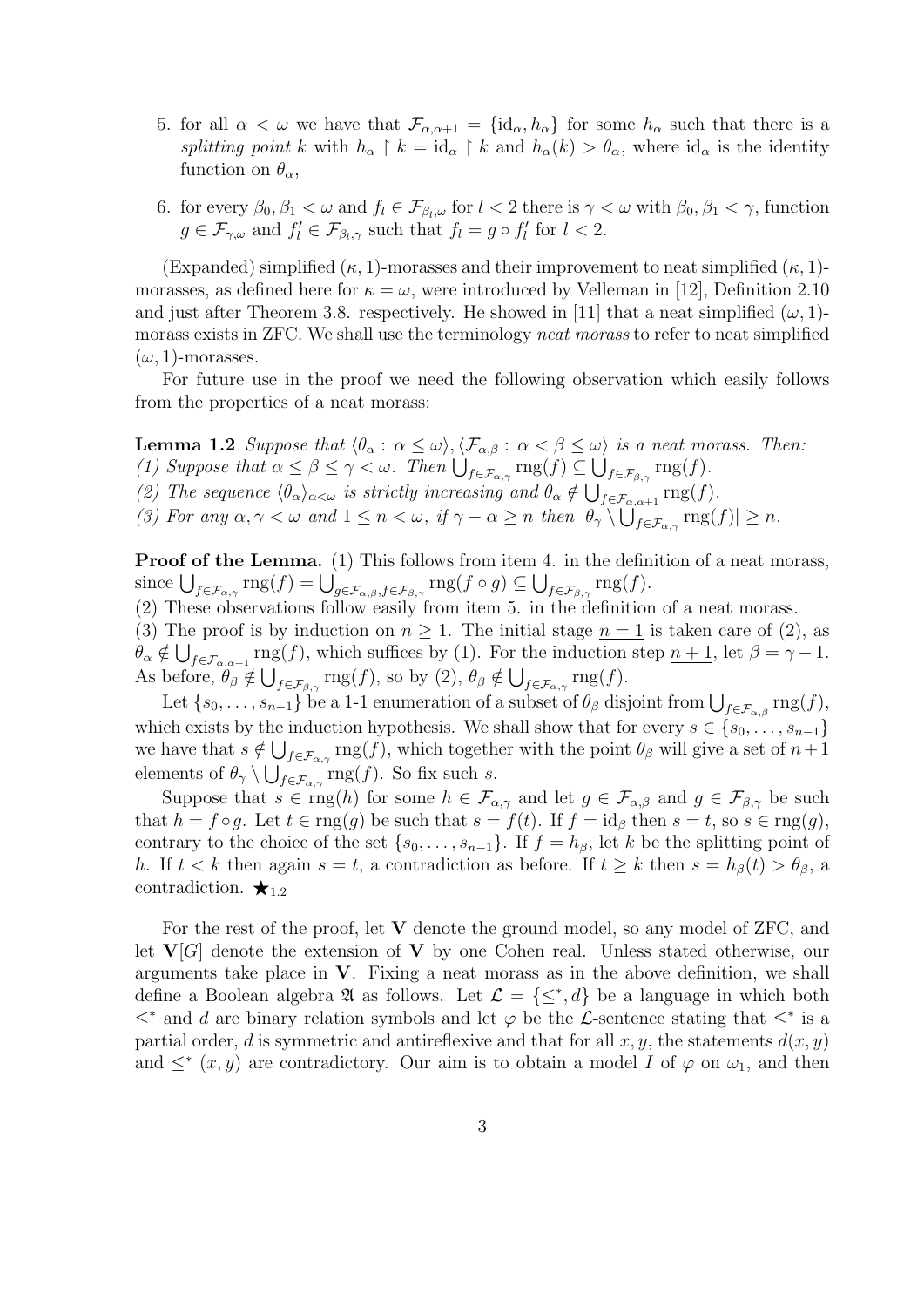interpreting  $\leq^*$  as the Boolean  $\leq$  and d as the disjointness relation in the language of Boolean algebras, generate  $\mathfrak A$  by  $\omega_1$  freely except for the relations in I. This is possible by the compactness theorem and the fact that we have defined  $\varphi$  so that it is consistent with the axioms of a Boolean algebra. (Of course, this is a standard construction of a free Boolean algebra modulo an ideal).

To achieve this we first by induction on  $\alpha < \omega$  define a model  $I_{\alpha}$  of  $\varphi$  on  $\theta_{\alpha}$ . The basic requirement of the induction will be:

(i) if  $\alpha < \beta$  and  $f \in \mathcal{F}_{\alpha,\beta}$  then f gives rise to an  $\mathcal{L}$ -embedding from  $I_{\alpha}$ to  $I_{\beta}$ .

Then we shall define  $\leq^*$  on  $\omega_1$  by letting  $i \leq^* j$  iff there are some  $\alpha < \omega, f \in \mathcal{F}_{\alpha,\omega}$ and  $i', j' \in \theta_\alpha$  such that  $i' \leq^* j$  holds in  $\theta_\alpha$  and  $f(i') = i, f(j') = j$ . We similarly define d. Requirement 6. in the definition of a neat morass and part (i) of the inductive hypotheses give that this constructions defines a well defined model of  $\varphi$ .

For the main part of the proof, we first observe that it suffices to work with spaces  $X_*$  which have density  $\aleph_1$  in V. Namely, clearly, no non-separable space can embed into a separable one, and if there is any non-separable space  $X_*$  in the ground model which embeds our  $C(\text{St}(\mathfrak{A}))$ , then  $C(\text{St}(\mathfrak{A}))$  actually embeds into a ground model subspace  $Y_*$ of  $X_*$  of density  $\aleph_1$ . To obtain  $Y_*$  it suffices to consider a name f for an embedding of  $C(\text{St}(\mathfrak{A}))$  into  $X_*$  and, writing a dense subset of  $C(\text{St}(\mathfrak{A}))$  as  $\{\alpha \in \alpha : \alpha < \omega_1\}$ , to observe that for each  $\alpha$  it must be the case that  $f(o_{\alpha}) \in A_{\alpha}$  where  $A_{\alpha}$  is the ground model set  $\{x \in X_* : (\exists p)(p \Vdash f)\}$  $\tilde{\mathcal{C}}$  $(o_\alpha$  $\tilde{\phantom{a}}$  $= x$ } and  $A_{\alpha}$  is countable since the forcing notion is countable.

So suppose that in the ground model V we have a Banach space  $X_*$  with density  $\aleph_1$  and a fixed dense set  $\{z_i : i < \omega_1\}$  of  $X_*$ . We shall guarantee that for all natural numbers  $n_* \geq 3$  and for all  $j : \omega_1 \to \omega_1$  there are  $i_0, i_1 < \ldots < i_{n_*}$  such that:

if 
$$
||z_{j(i_0)} + z_{j(i_1)} + \ldots z_{j(i_{n^2})}|| < n_* - 1
$$
, then  $i_0, i_1, \ldots i_{n^2}$  are disjoint in  $\mathfrak{A}$  and  
if  $||z_{j(i_0)} + z_{j(i_1)} + \ldots z_{j(i_{n^2})}|| \ge n_* - 1$ , then  $i_0 <_{\mathfrak{A}} i_1 \ldots <_{\mathfrak{A}} i_{n^2}$ . 
$$
(*)
$$

To see that our algebra, once constructed, has the required properties, suppose that T is an isomorphic embedding of  $C(\text{St}(\mathfrak{A}))$  into some  $X_*$  as above and that  $(*)$  holds for a dense set  $\{z_i : i < \omega_1\}$  of  $X_*$ . Let  $x_i = T(\chi_{[i]})$  for  $i < \omega_1$  and let  $n_* \geq 3$  be large enough so that for each  $x \in C(\text{St}(\mathfrak{A}))$  we have that

$$
\frac{1}{n_*}||x|| < ||T(x)|| < n_*||x||,
$$

as is guaranteed to exist by the definition of an isomorphic embedding. For each  $i < \omega_1$ let us choose  $j(i)$  such that  $||x_i - z_{j(i)}|| < \frac{1}{n^2}$  $n_*^2+1$ . Let  $i_0, i_1 < \ldots < i_{n_*^2}$  be as guaranteed by (\*). Then in the case  $||z_{j(i_0)} + z_{j(i_1)} + \ldots z_{j(i_n)}|| < n_* - 1$  we have that

$$
||x_{i_0} + x_{i_1} + \dots + x_{i_{n_\ast}^2}|| \le ||z_{j(i_0)} + z_{j(i_1)} + \dots + z_{j(i_{n_\ast}^2)}|| + \sum_{k \le n_\ast^2} ||x_{i_k} - z_{j(i_k)}|| < n_\ast - 1 + \frac{n_\ast^2 + 1}{n_\ast^2 + 1} = n_\ast,
$$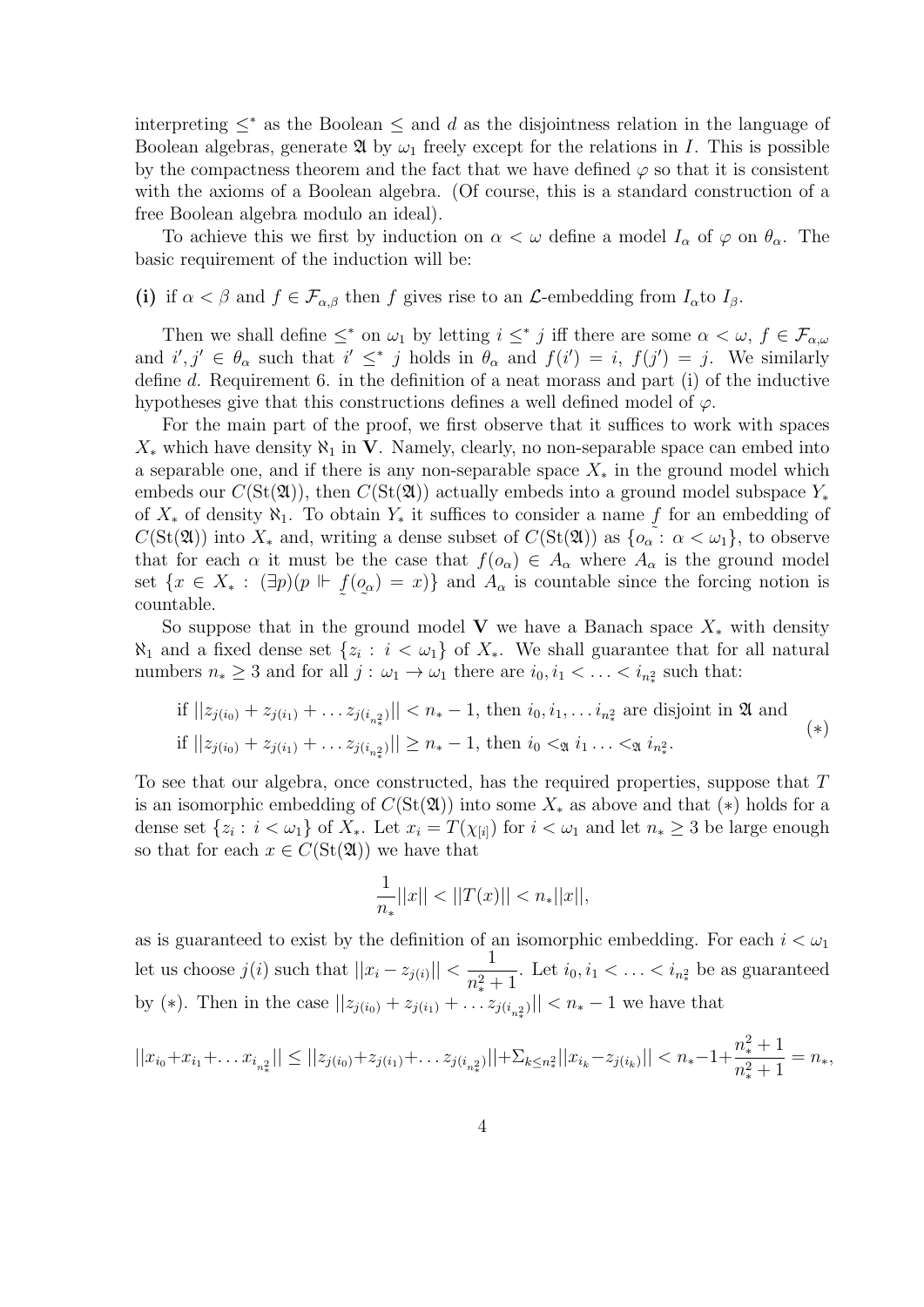yet 1  $\frac{1}{n_*}||\chi_{[i_0]} + \ldots \chi_{[i_{n_*^2}]}|| = \frac{n_*^2+1}{n_*}$ n∗  $> n<sub>*</sub>$ , in contradiction with the choice of  $n<sub>*</sub>$ . The other case is similar.

Now we claim that to guarantee the condition (\*) for any fixed  $X_*$  and  $\{z_i : i < \omega_1\},$ it suffices to assure that for all

$$
n_* \geq 3, A \in [\omega_1]^{\omega_1} \cap \mathbf{V}, j : A \to \omega_1 \in \mathbf{V} \text{ there are } i_0, i_1 < \ldots < i_{n_*^2} \in A \text{ exemplifying (*)}.
$$
  
(\*)

For this we shall use the following well known Lemma 1.3, which is the combinatorial heart of most arguments about the forcing with one Cohen real.

**Lemma 1.3** For every  $j : \omega_1 \to \omega_1$  in  $V[G]$ , there is  $A \in [\omega_1]^{\omega_1}$  in V and  $j_0 : A \to \omega_1$ in **V** such that  $j \restriction A = j_0$ .

**Proof of the Lemma.** Suppose that  $j$  is a name in the Cohen forcing for a function  $j: \omega_1 \to \omega_1$ . Then for every  $\alpha < \omega_1$  there is  $p \in G$  deciding the value of  $j(\alpha)$ . Since the forcing notion is countable, there is p in G such that the set A of all  $\alpha$  for which p decides the value of  $\alpha$  is uncountable, and then it suffices to define  $j_0$  on A by  $j_0(\alpha) = i$ iff p forces  $j(\alpha) = i$ .  $\bigstar_{1.3}$  $\tilde{\zeta}$ 

In order to guarantee the requirement  $(**)$ , we first define by induction on n an increasing sequence of natural numbers  $\alpha_n$  such that  $\alpha_0 = 0$  and  $\alpha_{n+1} \ge \alpha_n + (n+1)$ . By Lemma 1.2(3), for each  $n < \omega$  we can find a set  $A_n \subseteq \theta_{\alpha_{n+1}}$  of size  $n+1$  such that for any  $\beta \leq \alpha_n$  and  $f \in \mathcal{F}_{\beta,\alpha_{n+1}}$ , the intersection  $A_n \cap \text{rng}(f)$  is empty.

Our second requirement of the induction will be as follows, where  $r$  is the generic Cohen real, viewed as a function from  $\omega$  to 2:

(ii) Let  $n < \omega$ , suppose that  $I_{\alpha_n}$  has been defined and let  $\{i_0, i_1, \ldots, i_n\}$  be the increasing enumeration of  $A_n$ . Then if  $r(n) = 0$  we have that  $i_0, i_1, \ldots, i_n$  are pairwise in the relation d and if  $r(n) = 1$  then  $i_0 \leq^* i_1 \leq^* \ldots \leq^* i_n$ . For  $\beta \in (\alpha_n, \alpha_{n+1})$  we let  $I_\beta$ be the restriction of  $I_{\alpha_{n+1}}$  to  $\theta_{\beta}$ .

By the choice of the set  $A_n$  it follows that that conditions (i) and (ii) can be met in a simple inductive construction, as there will be no possible contradiction between (i) and the requirements that (ii) puts on the elements of  $A_n$ . Let us now show that the resulting algebra  $\mathfrak A$  is as required. Hence let us fix  $n_*, X_*, \{z_i : i < \omega_1\}, A$  and j as in (∗∗). It is then sufficient to observe that the following set is dense in the Cohen forcing (note that the set is in the ground model):

$$
\left\{p: (\exists n \in \text{dom}(p))(n \geq n_*^2 \text{ and } p(n) = 0 \iff ||z_{j(i_0)} + z_{j(i_1)} + \dots z_{j(i_{n_*^2})}|| < n_* - 1\right\},\
$$

where  $\{i_0, i_1, \ldots, i_{n_*^2}\}\$ is the increasing enumeration of the first  $n_*^2 + 1$  elements of  $A_n$ .  $\star_{1.1}$ 

The following Theorem 1.6 shows that the construction from Theorem 1.1 can be refined so that the resulting Banach space is UG. For completeness we recall the definition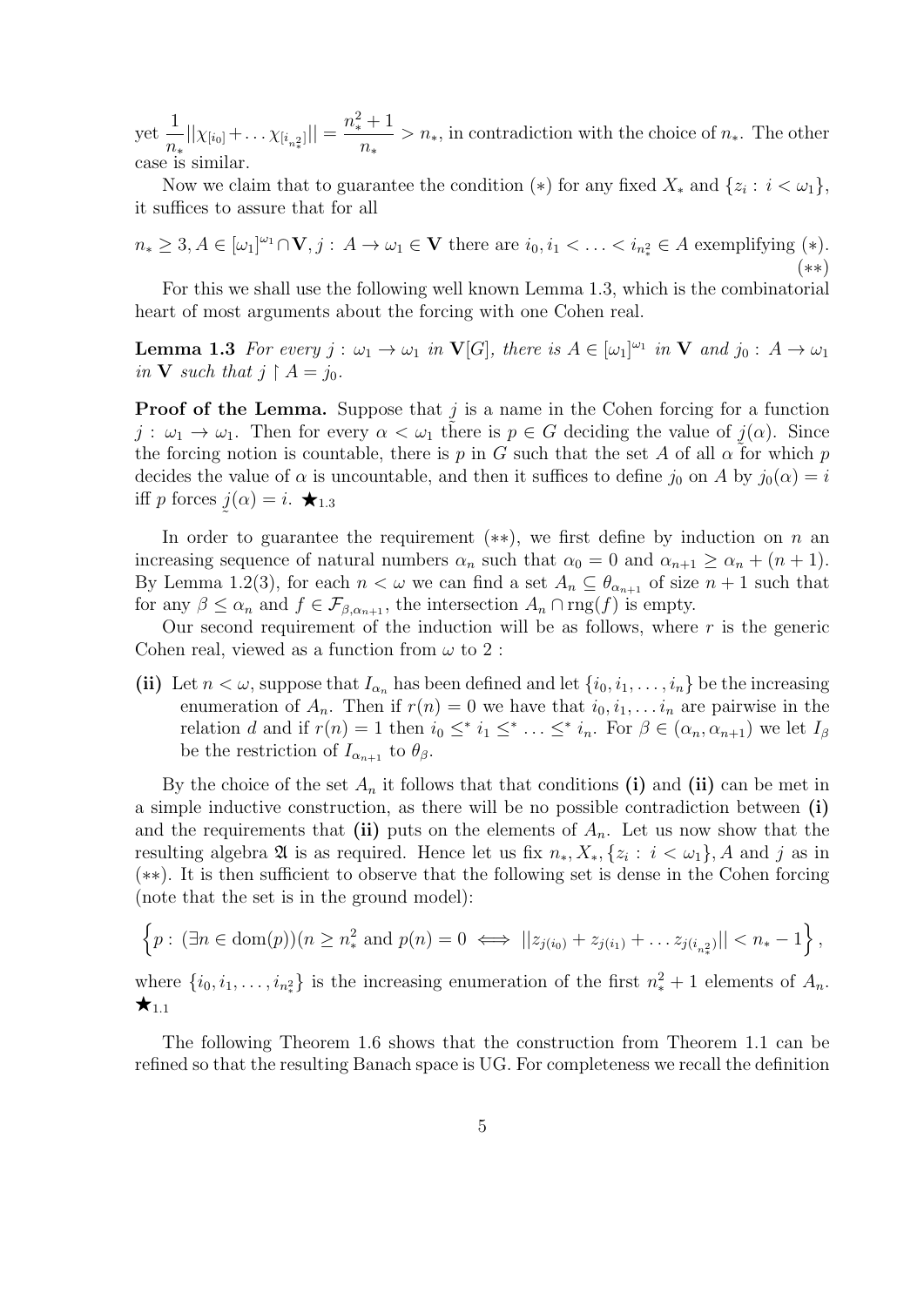of such a space, but we do not define the Gâteaux differentiability as we do not need it in the rest of the paper.

**Definition 1.4** A Banach space X is called UG if it admits a uniformly Gâteaux differentiable renorming.

A Banach space  $C(K)$  of continuous real functions on a compact space K is UG iff K is a uniform Eberlein compact, as shown by Fabian, Godefroy and Zizler in [5]. Our approach to constructing the desired space  $X = C(K)$  will follow the schema described in the introduction to this section and used in the proof of Theorem 1.1. We shall not recall the definition of a uniformly Eberlein compact space, but only the following notion of a c-algebra.

**Definition 1.5** A subset C of a Boolean algebra  $\mathfrak{A}$  has the nice property if for no finite  $F \subseteq C$  do we have  $\bigvee F = 1$ . A Boolean algebra  $\mathfrak A$  is a c-algebra iff there is a family  ${B_n : n < \omega}$  of pairwise disjoint antichains of  $\mathfrak A$  whose union has the nice property and generates A.

Bell showed in [1] that the Stone space of a c-algebra  $\mathfrak{A}$  is a uniform Eberlein compact which therefore implies that for such an algebra the Banach space  $C(\text{St}(\mathfrak{A}))$  is an UG space. We prove:

**Theorem 1.6** Forcing with one Cohen real adds a c-algebra  $\mathfrak{A}$  of size  $\aleph_1$  such that in the extension the UG Banach space  $C(\text{St}(\mathfrak{A}))$  does not isomorphically embed into any space  $X_*$  from the ground model.

To avoid repetitions, we present the proof as a variant of the proof of Theorem 1.1, to which we refer throughout.

**Proof.** As before, it suffices to concentrate on the ground model spaces  $X_*$  which have density  $\aleph_1$ . Fixing a neat morass as in the proof of Theorem 1.1, we shall define a Boolean algebra  $\mathfrak A$  similarly as in the proof of that theorem. Let us change the definition of  $\mathcal L$ from the proof of Theorem 1.1 to be a more complex language  $\mathcal{L} = \{\leq^*, d, B_n : n < \omega\}$  in which both  $\leq^*$  and d are binary relation symbols and all  $B_n$  are unary relation symbols. Let  $T$  be the following set of  $\mathcal{L}$ -sentences:

- $\leq^*$  is a partial order,
- $d$  is symmetric and antireflexive,
- for all  $x, y$ , the statements  $d(x, y)$  and  $\leq^* (x, y)$  are contradictory,
- for each pair  $n \neq m$ , for every x,  $B_n(x)$  and  $B_m(x)$  are contradictory,
- for each n, and for every  $x \neq y$  with  $B_n(x)$ ,  $B_n(y)$  we have  $d(x, y)$ .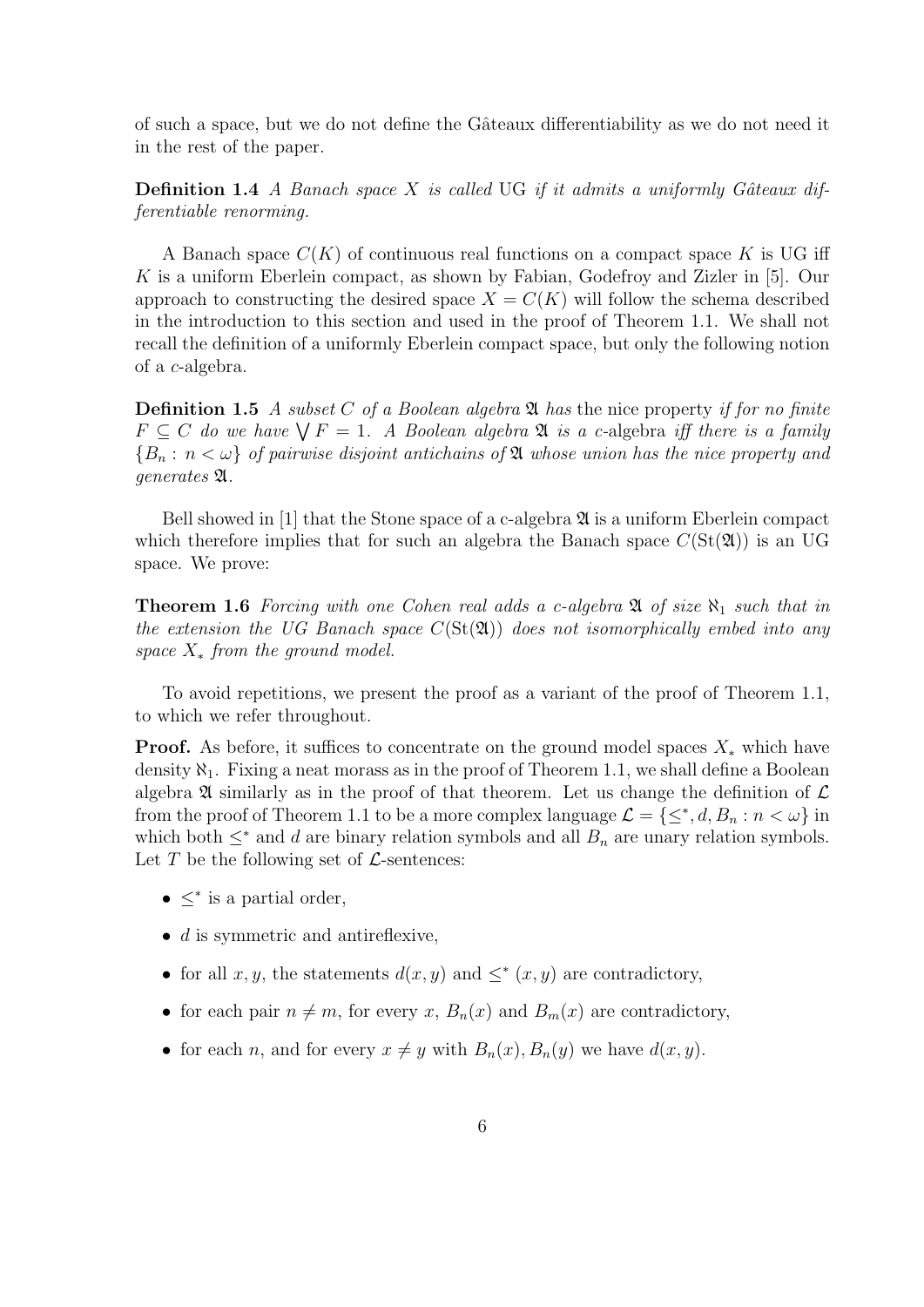A part of our aim is to obtain a model I of  $\varphi$  on  $\omega_1$ , and then interpreting  $\leq^*$  as the Boolean  $\leq$  and d as the disjointness relation in the language of Boolean algebras, generate  $\mathfrak A$  by  $\omega_1$  freely except for the relations in I. As in the proof of Theorem 1.1, this is possible by the compactness theorem since we have defined  $T$  so that it is consistent with the axioms for being a set of generators for a Boolean algebra- this can be checked by taking any c-algebra as an example. The sentences of T guarantee that I is a disjoint union of  $B_n$ s and that each  $B_n$  is an antichain. However, we shall have to work a bit harder to obtain that  $I$  has the nice property. For this we shall modify the definition of the ordinals  $\alpha_n$  so that we shall now inductively choose  $\alpha_n < \omega$  so that  $\alpha_{n+1} \ge \alpha_n + n + 2$ . By Lemma 1.2(3) we can fix sets  $A_n$  as before, consisting of some  $n+1$  elements of  $\theta_{\alpha_{n+1}} \setminus \bigcup_{\beta \leq \alpha_n, f \in \mathcal{F}_{\beta,\alpha_{n+1}}} \text{rng}(f)$  and let also  $a_n$  be an element of  $\theta_{\alpha_{n+1}}\setminus(\bigcup_{\beta\leq\alpha_n,f\in\mathcal{F}_{\beta,\alpha_{n+1}}}\text{rng}(f)\cup A_n)$ . The requirements of the induction will be the (i), (ii) and (iii) from the proof of Theorem 1.1, with the additional requirement

(iv)  $a_n$  is in the d relation with every element of  $\bigcup_{\beta \leq \alpha_n, f \in \mathcal{F}_{\beta, \alpha_{n+1}}} \text{rng}(f)$ .

To see that it is possible to meet the inductive requirements, for  $(i)$ -  $(iii)$  we use basically the same argument as before, except that we make sure that every element is in some  $B_k$  and for (iv) we simply choose a large enough m so that the  $B_m$  relation is still empty and we declare  $a_n$  a member of  $B_m$ .

It remains to verify that the set  $I$  obtained in the limit of the construction has the nice property. So let F be a finite subset of I and let  $\alpha$  be such that for some  $h \in \mathcal{F}_{\alpha,\omega}$  we have that  $F \subseteq \text{rng}(h)$ . Finding such  $\alpha$  is possible by noting that if some  $i < \omega_1$  belongs to  $\text{rng}(h)$  for some  $h \in \mathcal{F}_{\alpha,\omega}$  and some  $\alpha < \omega$  then for every  $\beta \in [\alpha,\omega), i \in \text{rng}(h')$  for some  $h' \in \mathcal{F}_{\beta,\omega}$ , by the property 4. of a neat morass. By a similar reasoning we can assume that  $\alpha = \alpha_n$  for some n. Let  $H = h^{-1}(F)$ . Again applying property 4. of a neat morass, we can decompose  $h = f \circ g$  for some  $g \in \mathcal{F}_{\alpha_n, \alpha_{n+1}}$  and some  $f \in \mathcal{F}_{\alpha_{n+1}, \omega}$ . Notice that  $a_n$  is in the d-relation with every element of  $g''(H)$ . By the choice of f and the definition of I it follows that  $f(a_n)$  is in the d relation with every element of F, hence this positive element  $f(a_n)$  in  $\mathfrak A$  is disjoint from every element of F, so witnessing that  $\bigvee F \neq 1. \star_{1.6}$ 

# 2 Negative universality results for UG spaces in the iterated Cohen extension and further results on larger densities

We shall now explain how the results proved in Section 1 have as a consequence that in the standard Cohen model for violating CH there are no universal Banach spaces, and moreover that this can be witnessed by a UG space. We also show that the same is true at larger densities and in the extensions obtained by Cohen-like forcing. It is a well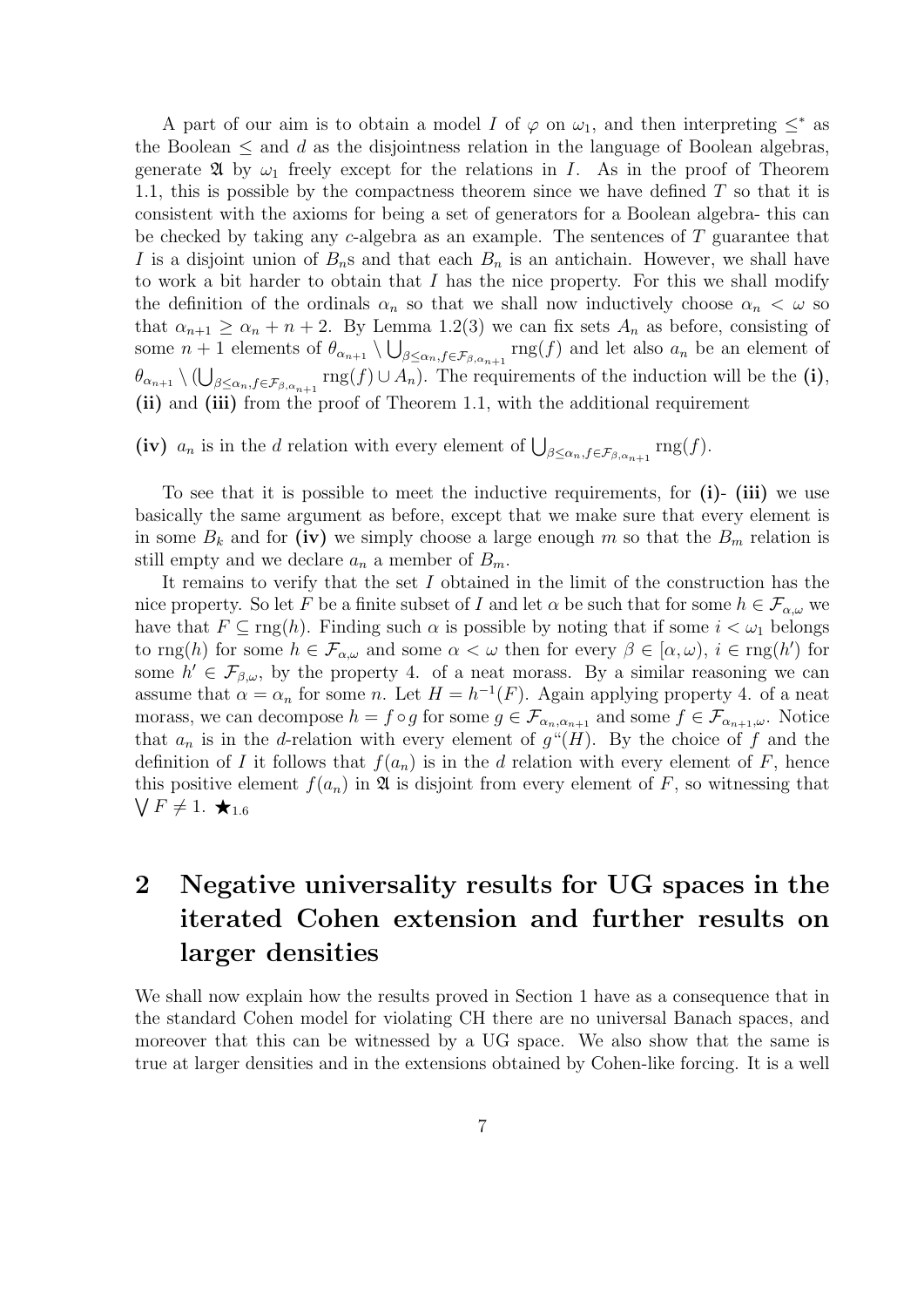known theorem of Shelah (see [7], Appendix, for a proof) that in the extension obtained by adding a regular  $\kappa \geq \lambda^{++}$  number of Cohen subsets to a regular  $\lambda$  over a model of GCH, the universality number for models of size  $\lambda^+$  for any unstable complete first order theory is  $\kappa = 2^{\lambda}$ , so the maximal possible. This in particular applies to Boolean algebras. This result is implied by our results since, as we now explain, if there is no universal Banach space of a given density  $\theta$ , then there is no universal Boolean algebra of size  $\theta$ . This is the case because standard arguments (see Fact 1.1 in [2]) imply that every Banach space can be embedded into a Banach space of the same density and the form  $C(K)$  for some 0-dimensional space  $K$ . Combining that with the Stone representation theorem and further standard observations about preservation of isomorphisms, we obtain that the universality number of Banach spaces under isomorphism is never larger than the universality number of Boolean algebras under the isomorphism of Boolean algebras.

### 2.1 Negative universality results for UG spaces in the standard Cohen model

By the standard Cohen model we mean a model obtained by forcing over a model  $V$  of GCH to add  $\aleph_2$  Cohen reals to obtain a model where  $2^{\aleph_0} = 2^{\aleph_1} = \aleph_2$  (other values of  $2^{\aleph_0}$  are possible to obtain in the same way, of course). We claim that the universality number for Banach spaces of density  $\aleph_1$  in this model is  $\aleph_2$ , which is the maximal possible value by the above remarks and the fact that in the model there are only  $\aleph_2$  pairwise non-isomorphic Boolean algebras of size  $\aleph_1$ . Moreover, this is witnessed by UG spaces (hence their universality number is also  $\aleph_2$ ), as we shall show in Theorem 2.1.

**Theorem 2.1** In the standard Cohen model for  $2^{\aleph_0} = \aleph_2$  there is a family F of  $\aleph_2$  many UG spaces of density  $\aleph_1$  such that no family of  $\lt \aleph_2$  Banach spaces of density  $\aleph_1$  suffices to isomorphically embed all members of  $\mathcal{F}.$ 

This Theorem answers a question of Piotr Koszmider.

**Proof.** Let as stated V be a model of  $GCH$  and let P denote the single step Cohen forcing, which we shall for concreteness conceive as the partial order consisting of finite partial functions from  $\omega$  to 2, ordered by extension. We shall view the standard Cohen model as obtained by a finite support iteration  $\mathbb Q$  of  $\omega_2$  steps of  $\mathbb P$ . Then in the extension by Q we have that  $2^{\aleph_0} = \aleph_2$  and the new reals are added throughout the iteration. Note that by the same considerations mentioned above and the fact that any  $\aleph_1$  Boolean algebras of size  $\aleph_1$  can easily be embedded into a single Boolean algebra of size  $\aleph_1$ , the universality number for Banach spaces of density  $\aleph_1$  is either 1 or  $\aleph_2$ , so it suffices to show that there is no single Banach space  $X_*$  of density  $\aleph_1$  which embeds all UG spaces of density  $\aleph_1$ . Suppose for a contradiction that there is such a space  $X_*$ .

We can by the same argument as above assume that  $X_* = C(\text{St}(\mathfrak{A}_*))$  for some Boolean algebra  $\mathfrak{A}_*$  of size  $\aleph_1$ . By standard arguments about the iteration of forcing, we can find an intermediate universe in the iteration, call it  $V'$  for simplicity, which contains  $\mathfrak{A}_*$ . If we could say that  $C(\mathrm{St}(\mathfrak{A}_*))$  is also in  $\mathbf{V}'$ , then we could apply Theorem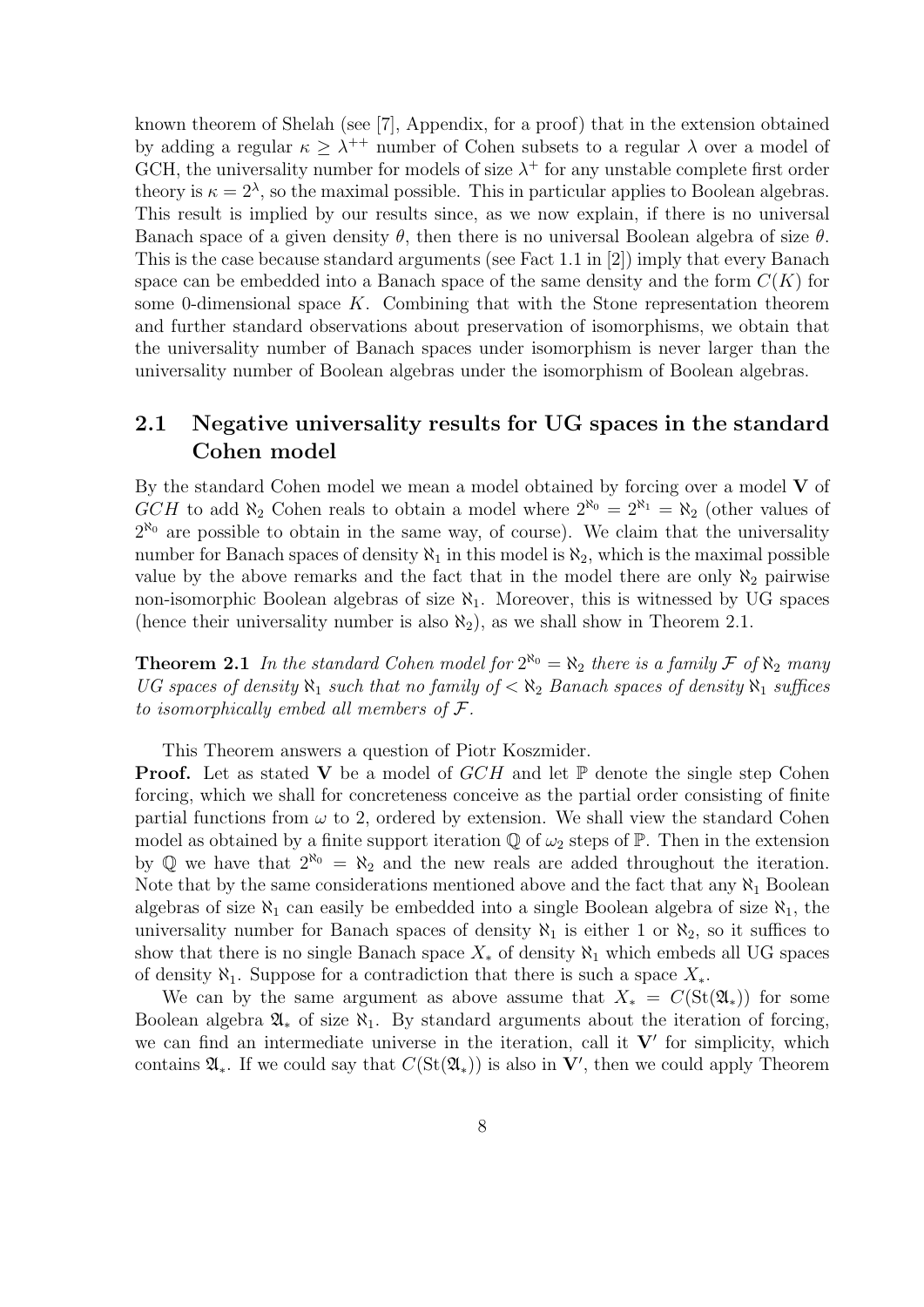1.6 to conclude that for the generic c-algebra  $\mathfrak{B}$  added to  $V'$  by the next iterand in the Cohen iteration, we have that  $C(\text{St}(\mathfrak{B}))$  does not embed into  $C(\text{St}(\mathfrak{A}_{*}))$  and we would be done. Note that by the factoring properties of the Cohen iteration it suffices to work with the case  $V' = V$ . The problem is that since we keep adding reals,  $C(\text{St}(\mathfrak{A}_{*}))$  keeps changing from  $V$  to the final universe and hence there is no contradiction. We resolve this difficulty by a use of simple functions with rational coefficients.

**Lemma 2.2** Let G be a generic for  $\mathbb Q$ . Then in **V**[G] no Banach space  $C(\text{St}(\mathfrak{A}_*))$  where  $\mathfrak{A}_*$  is in V isomorphically embeds all UG spaces of density  $\aleph_1$ .<sup>3</sup>.

**Proof.** Suppose that  $\mathfrak{A}_*$  invalidates the lemma and let  $\mathfrak{A}$  be the c-algebra of size  $\aleph_1$ added by  $\mathbb P$  as in the proof of Theorem 1.6, with K its Stone space. Let  $p^* \in G$  force  $\dot{T}$ to be an isomorphic embedding from the  $C(K)$  to  $X_* = C(\text{St}(\mathfrak{A}_*))$  with  $||T|| \leq c < n_*$ . Let  $\varepsilon > 0$  be small enough, precisely  $\varepsilon < \min \left\{ \frac{n_* - c}{n_* - c} \right\}$ n∗ ,  $n_*^2 + 1 - cn_*$  $+\frac{1-cn_*}{cn_*^2+1}\}$ . We shall think of the model I obtained in the construction of  $\mathfrak{A}$  in the proof of Theorem 1.6 as being enumerated as  $\{i : i < \omega_1\}$ , so we have  $\omega_1 \subseteq \mathfrak{A}$  and the notation  $[i]$  refers to the basic clopen set in K induced by i. For  $i < \omega_1$  let  $p_i \geq p^*$  force that  $h_i$  is a simple function with rational coefficients (so  $h_i \in V$ ) satisfying  $||\dot{T}(\chi_{[i]}) - h_i|| < \varepsilon$ . Since the Cohen forcing is countable, we can assume by passing to an uncountable set of conditions that the first coordinate  $p_i(0)$  is a fixed condition  $r*$  in the Cohen forcing, and by applying standard arguments using the  $\Delta$ -system Lemma we can also assume that for any finite  $F \subseteq \omega_1$ the set  $\{p_i : i \in F\}$  has a least common upper bound  $\bigcup_{i \in F} p_i$  in  $\mathbb{Q}$ . Let m be such that  $dom(r^*) \subseteq m$ . Now applying (a simplified version) of the reasoning behind the choice of  $\langle \alpha_n : n < \omega \rangle$  in the proof of Theorem 1.6, we can find a large enough  $n > n_*^2$  such that  $m \leq \alpha_n$ . Hence among the first elements of  $A_n$  we can find a set  $F = \{i_0, i_1, \ldots, i_{n_*} \}$  of size  $n_x^2 + 1$  such that  $r^*$  has two extensions r' and r'' with r' forcing in P that the  $i_k$ 's are pairwise disjoint in  $\mathfrak A$  and  $r''$  forcing that  $\langle i_0, i_1, \ldots, i_{n_*} \rangle$  are increasing in  $\mathfrak A$ . Now we can find two extensions q' and q' of  $\bigcup_{i\in F} p_i$  in  $\mathbb Q$  such that  $q'(0) \geq r'$  and  $q''(0) \geq r''$ .

Without loss of generality, by extending conditions  $p_i$  further if necessary, we can assume that dom $(p_i(0))$  is such that for some  $\alpha \in \text{dom}(p_i(0))$  and some  $f_i \in \mathcal{F}_{\alpha,\omega}$  (using the notation of the proof of Theorem 1.6) we have  $i \in \text{rng}(f_i)$ . However the value of  $||\sum_{k=0}^{n_*^2} h_{i_k}||$  is decided in **V**, and if  $||\sum_{k=0}^{n_*^2} h_{i_k}|| \geq n_*$ , it follows by the choice of  $\varepsilon$  that there cannot be an extension of  $\bigcup_{k=0}^{n_x^2} p_{i_k}$  forcing  $i_k$ s to be disjoint, a contradiction, and if  $||\sum_{k=0}^{n_x^2} h_{i_k}|| < n_*$  then it follows that there cannot be an extension of  $\bigcup_{k=0}^{n_*^2} p_{i_k}$  forcing the  $i_k$ 's to be increasing with k, again a contradiction.  $\bigstar_{2,2}$ 

#### $\star$ <sub>2.1</sub>

<sup>3</sup>A preliminary version of this lemma was stated for isometric embeddings and upon hearing about it, Saharon Shelah suggested that it should work for the isomorphic embeddings as well.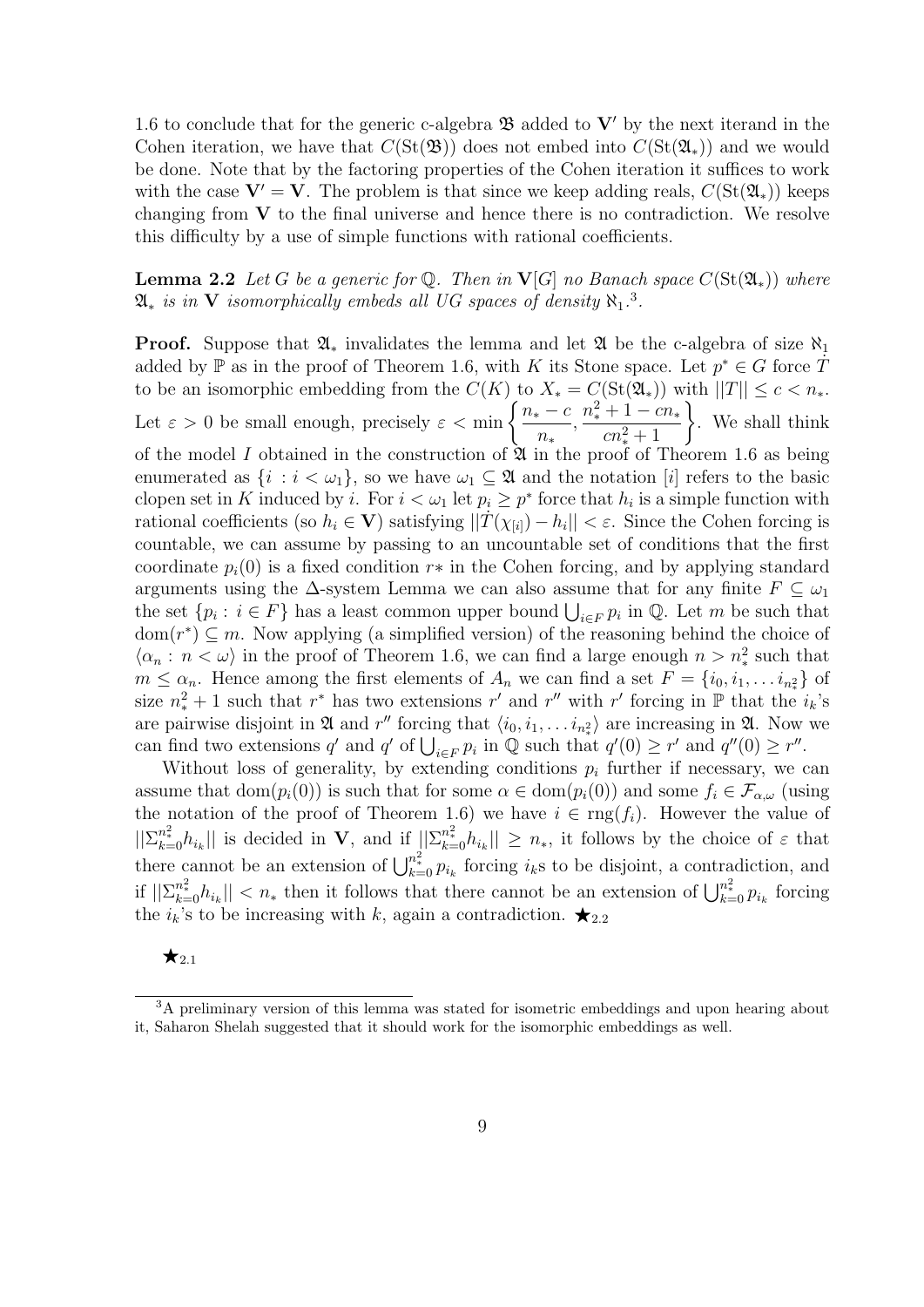#### 2.2 Negative universality results for densities larger than  $\aleph_1$

Let us now consider the situation of adding Cohen subsets to cardinals  $\lambda$  possibly larger than  $\omega$ . In this situation we cannot adapt the above techniques to prove that just adding one such subset adds interesting spaces of density  $\lambda^+$ . The major difficulties are that the analogues of neat morass are considerably more complicated and do not just exist in ZFC (although they do exist in the constructible universe L, for example) and that the Cohen forcing for adding a subset to  $\lambda$  no longer satisfies the convenient property given by Lemma 1.3. However, we can still get negative universality results by generically adding Boolean algebras in an iteration of Cohen-like forcing, as we now show.

Let  $\lambda = \lambda^{<\lambda}$ . Fix a set  $A = \{a_i : i < \lambda^+\}$  of indices which we shall assume forms an unbounded co-unbounded subset of  $\lambda^+$ .

**Definition 2.3** The forcing  $\mathbb{P}(\lambda)$  consists of Boolean algebras p generated on a subset of  $\lambda^+$  by some subset  $w_p$  of A of size  $\langle \lambda \rangle$  satisfying  $p \cap A = w_p$ . The ordering on  $\mathbb P$  is given by  $p \leq q$  if p is embeddable as a subalgebra of q and the embedding fixes  $w_p$ , where in our notation q is the stronger condition.

Let us check some basic properties of the forcing  $\mathbb{P}(\lambda)$ , reminding the reader of the following notions:

**Definition 2.4** (1) A forcing notion  $\mathbb P$  is said to be  $\lambda^+$ - stationary cc if for every set  $\{p_i : i < \lambda^+\}$  of conditions in  $\mathbb{P}$ , there is a club C and a regressive function f on C satisfying that for every  $i, j < \lambda^+$  of cofinality  $\lambda$  satisfying  $f(i) = f(j)$ , the conditions  $p_i$ and  $p_i$  are compatible.

 $(2)$  A subset Q of a partial order P is directed if every two elements of Q have an upper bound in P. A forcing notion  $\mathbb P$  is  $( $\lambda$ )-directed closed if every directed  $Q \subseteq \mathbb P$  of size$  $\langle \rangle$ , has an upper bound in  $\mathbb{P}$ .

**Lemma 2.5** (1)  $\mathbb{P}(\lambda)$  satisfies the  $\lambda^+$ -stationary cc and is  $(< \lambda$ )-directed closed. (2)  $\mathbb{P}(\lambda)$  adds a Boolean algebra of size  $\lambda^+$  generated by  $\{a_i : i < \lambda^+\}$ .

**Proof.** For part (1), suppose that  $\{p_i : i < \lambda^+\}$  are conditions in  $\mathbb{P}(\lambda)$ . Let us denote by  $w_i$  the set  $w_{p_i}$  and let us consider it in its increasing enumeration. Let the *isomorphism* type of  $w_i$  be determined by the order type of  $w_i$  and the Boolean algebra equations satisfied between the elements of  $w_i$ , denote this by  $t(w_i)$ . Note that by  $\lambda^{<\lambda} = \lambda$  the cardinality of the set  $\mathcal I$  of isomorphism types is exactly  $\lambda$ , so let us fix a bijection  $g: \mathcal{I} \times [\lambda^+]^{<\lambda} \to \lambda^+$ . Note that there is a club C of  $\lambda^+ \setminus 1$  such that for every point  $\gamma$  in C of cofinality  $\lambda$  we have  $i < \gamma$  iff  $w_i \subseteq \gamma$  and  $g''(\mathcal{I} \times \gamma) \subseteq \gamma$ . Define f on C by letting  $f(j) = g(t(w_i), w_j \cap j)$  for j of cofinality  $\lambda$  and 0 otherwise. Hence f is regressive on C and if  $i < j$  both in C have cofinality  $\lambda$  and satisfy  $f(i) = f(j)$  then we have that  $w_i \cap i = w_j \cap j = w_i \cap w_j$  and that  $p_i$  and  $p_j$  satisfy the same equations on this intersection. Hence  $p_i$  and  $p_j$  are compatible.

For the closure, note that a family of conditions in  $\mathbb{P}(\lambda)$  being  $( $\lambda$ )-directed in$ particular implies that the conditions in any finite subfamily agree on the equations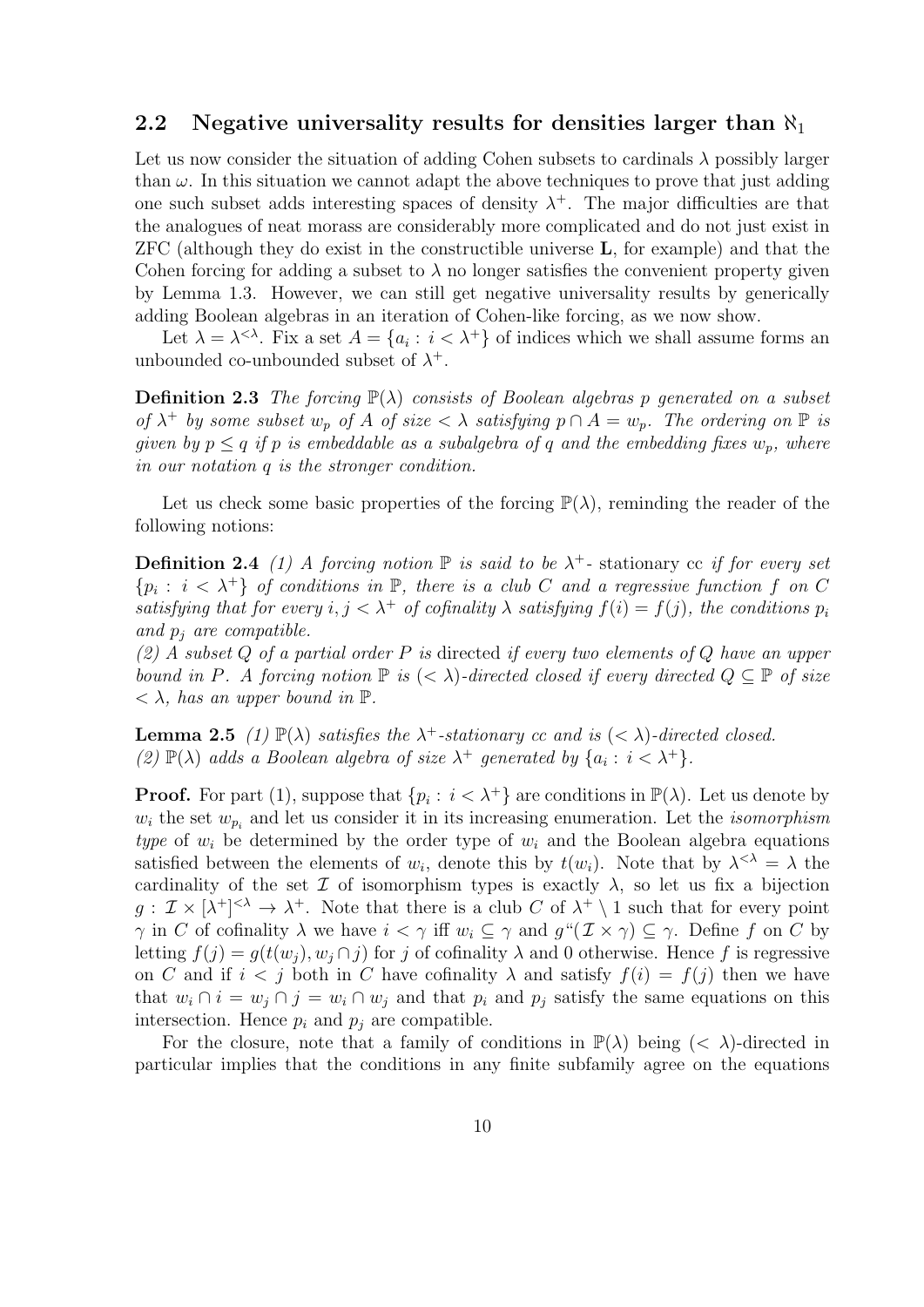involving any common elements. Therefore the union of the family generates a Boolean algebra which is a common upper bound for the entire family.

For part (2), note that if  $p \in \mathbb{P}$  and  $a_i$  is not in  $w_p$ , then we can extend p to q which is freely generated by  $w_p \cup \{a_i\}$ , except for the equations present in p. Hence the set  $\mathcal{D}_i = \{p : a_i \in w_p\}$  is dense. Note that if  $p, q \in G$  satisfy  $p \cap A = q \cap A$ , then p and q are isomorphic over  $w_p$ . Let H be a subset of G which is obtained by taking one representative of each isomorphism class with the induced ordering, hence  $H$  is still a filter in  $\mathbb P$  and it intersects every  $\mathcal D_i$ . By the downward closure of G it follows that for every F a subset of A of size  $\langle \lambda \rangle$ , there is exactly one element  $p_F$  of H with  $w_{p_F} = F$ . (Note that no new bounded subsets of  $\lambda$  are added by  $\mathbb{P}$ , since (1) holds). Now note that  ${p_F: F \in [A]^{< \lambda}$  with the relation of embeddability over A form a directed system of Boolean algebras directed by  $([A]^{<\lambda}, \subseteq)$ . Let B be the limit of this system (see [6] for an explicit construction of this object), so B is generated by  $\{a_{\alpha}: \alpha < \lambda^+\}$  and it embeds every element of H. (We shall call this algebra "the" generic algebra. It is unique up to isomorphism).  $\star_{2.5}$ 

Note that in the case of  $\lambda = \aleph_0$ , we in particular have that the forcing is ccc.

**Theorem 2.6** If  $\mathfrak{A}$  is the generic Boolean algebra for some  $\mathbb{P}(\lambda)$ , then there is no Banach space  $X_*$  in the ground model such that  $C(\text{St}(\mathfrak{A}))$  isomorphically embeds into  $X_*$  in the extension by  $\mathbb{P}(\lambda)$ .

**Proof.** Let us fix a  $\lambda$ . Suppose for a contradiction that there is an  $X_*$  and embedding T in the extension contradicting the statement of the theorem. Let  $p^*$  force that  $\overline{T}$  is an isomorphic embedding and, without loss of generality  $p^*$  decides a positive constant c such that  $1/c \cdot ||x|| \leq ||Tx|| \leq c \cdot ||x||$  for every x. Let  $n_*$  be a positive integer such that  $c < n_*$ . For each  $i < \lambda^+$  let  $p_i \geq p^*$  be such that  $a_i \in w_{p_i}$ , and without loss of generality  $p_i$  decides the value  $x_i = T(\chi_{[a_i]})$ . Now let us perform a similar argument as in the proof of the chain condition, and in particular by passing to a subfamily of the same cardinality we can assume that the sets  $w_{p_i}$  form a  $\Delta$ -system with a root  $w^*$ . Since  $a_i \in w_{p_i}$ , we can assume that  $w_i \neq w^*$ , and in particular that  $a_i \in w_i \setminus w^*$ . Let us take distinct  $i_0, i_1, \ldots i_{n_*^2}$ . Since there are no equations in  $p_i$  or  $p_j$  that connect  $a_i$  and  $a_j$  for  $i \neq j$ , we can find two conditions q' and q'' which both extend  $p_{i_0}, \ldots, p_{n_*}$  and such that in q' we have  $a_{i_0} \leq \ldots \leq a_{i_{n_x}}$  and in q' we have that  $a_{i_0}, \ldots a_{i_{n_x}}$  are pairwise disjoint. Hence q' forces that  $\chi_{[a_{i_0]} + \cdots \chi_{[a_{i_{n_s}2}]}}$  has norm  $n_*^2 + 1$  and q'' forces that it has norm 1. Therefore the vector  $x_{i_0} + \ldots x_{i_{n_*}^2}$  must have norm both  $>n_*$  and  $\lt n_*$  in  $X_*$ , which is impossible.  $\bigstar_{2.6}$ 

We would now like to extend Theorem 2.6 by using "classical tricks" with iterations to obtain the non-existence of an isomorphically universal Banach space of density  $\lambda^+$ in an iterated extension, as we did with in the case of the standard Cohen model. It turns out that the cases  $\lambda = \aleph_0$  which corresponds to adding one Cohen real and larger  $\lambda$  are different. In the situation in which we add a generic Boolean algebra of cardinality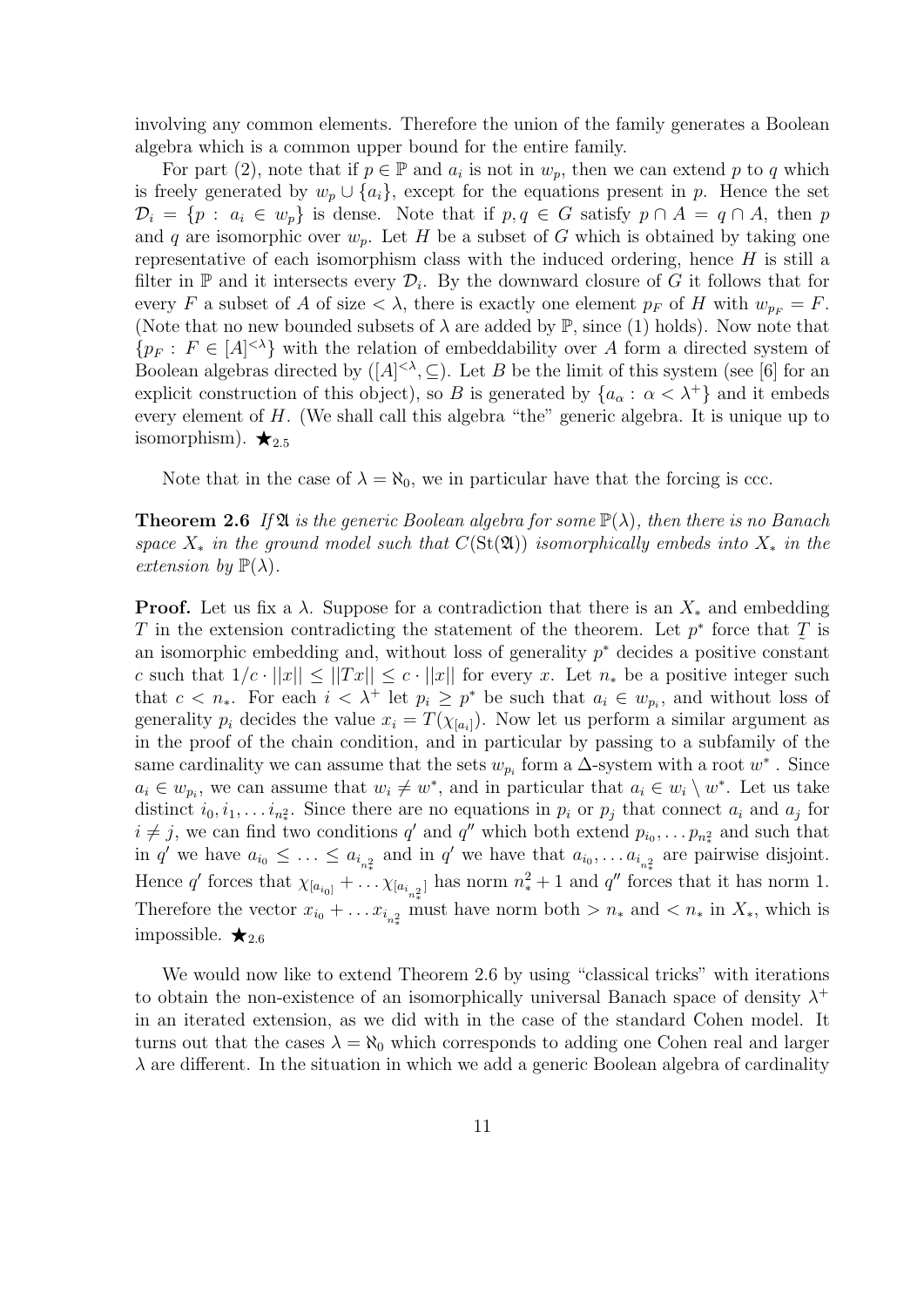$\lambda^+ \geq \aleph_2$  with conditions of size  $\lt \lambda$ , the forcing is countably closed and therefore it does not add any new reals, making the proof of the analogue of Lemma 2.2 trivial- modulo Lemma 2.6. However, to finish the proof we need an iteration theorem for the forcing, in order to make sure that the cardinals are preserved (which in the case of  $\lambda = \aleph_0$ is simply a well known theorem about the iteration with finite supports of ccc forcing retaining the ccc property, and hence preserving cardinals). Paper [3] reviews various known forcing axioms and building up on them proves the following Theorem 2.7, which is perfectly suitable for our purposes.

Theorem 2.7 (Cummings, Džamonja, Magidor, Morgan and Shelah) Let  $\lambda =$  $\lambda^{<\lambda}$ . Then, the iterations with  $(<\lambda$ )-supports of  $(<\lambda)$ -closed stationary  $\lambda^+$ -cc forcing which is countably parallel-closed, are  $( $\lambda$ )-closed stationary  $\lambda^+$ -cc.$ 

Here, the property of countable parallel-closure is defined as follows:

**Definition 2.8** Two increasing sequences  $\langle p_i : i \langle \omega \rangle$  and  $\langle q_i : i \langle \omega \rangle$  of conditions in a forcing  $\mathbb P$  are said to be pointwise compatible if for each  $i < \omega$  the conditions  $p_i, q_i$ are compatible. The forcing  $\mathbb P$  is said to be countably parallel-closed if for every two  $\omega$ -sequences of pointwise compatible conditions as above, there is a common upper bound to  $\{p_i, q_i : i < \omega\}$  in  $\mathbb{P}$ .

**Lemma 2.9** The forcing  $\mathbb{P}(\lambda)$  is countably parallel-closed.

**Proof.** Suppose that  $\langle p_i : i \langle \omega \rangle$  and  $\langle q_i : i \langle \omega \rangle$  are pairwise compatible increasing sequences. In particular this means that, on the one hand, each  $p_i, q_i$  agree on their intersections, and on the other hand that  $\bigcup_{i<\omega} p_i$  and  $\bigcup_{i<\omega} q_i$  each form a Boolean algebra. Furthermore  $\bigcup_{i<\omega} p_i$  and  $\bigcup_{i<\omega} q_i$  agree on their intersection, and hence their union can be used to generate a Boolean algebra, which will then be a common upper bound to the two sequences.  $\bigstar_{2.9}$ 

**Theorem 2.10** Let  $\lambda = \lambda^{<\lambda}$ , let  $cf(\kappa) \geq \lambda^{++}$  and let G be a generic for the iteration with  $( $\lambda$ )$ - supports of length  $\kappa$  of the forcing to add the generic Boolean algebra of size  $\lambda^+$  by conditions of size  $\langle \lambda \rangle$  over a model of GCH. Then in  $\mathbf{V}[G]$ .

- (1) the universality number of the class of Banach spaces of density  $\lambda^+$  under isomorphisms is  $\kappa = 2^{\lambda^+}$ .
- (2) there are  $2^{\lambda^+}$  many pairwise non-isomorphic Banach spaces of density  $\lambda^+$ .

**Proof.** (1) For the case of  $\lambda = \aleph_0$  we use Theorem 2.2. In the case of uncountable  $\lambda$ , it follows from Lemma 2.5, Lemma 2.9 and Theorem 2.7 that the iteration of the forcing  $\mathbb{P}(\lambda)$  described in the statement of the Theorem, preserves cardinals. By the countable closure of the forcing no reals are added and hence the analogue of Lemma 2.2 holds by Lemma 2.6, giving the desired conclusion.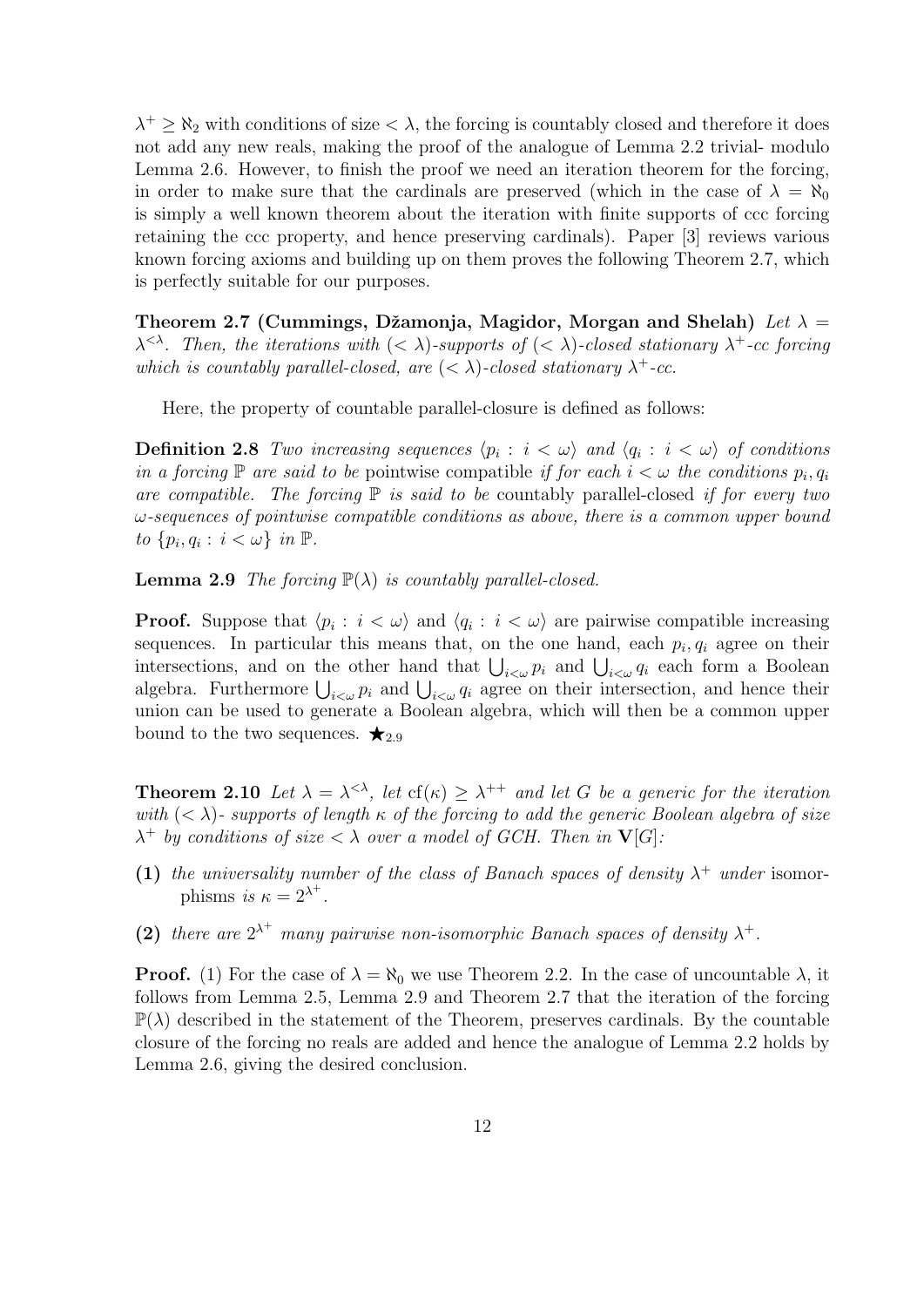(2) The claim is that the Banach spaces  $C(\text{St}(\mathfrak{A}))$  added at the individual steps of the iteration are not pairwise isomorphic. To prove this, we only need to notice that an embedding of a Banach space into another is determined by the restriction of an embedding onto a dense set, hence in our case a set of size  $\lambda^+$ , and then to argue as in  $(1). \star_{2.10}$ 

Using the same reasoning as in Theorem 2.10 with  $\lambda = \aleph_0$  and relating this to Theorem 1.6 we obtain

**Theorem 2.11** In the Cohen model for  $2^{\aleph_0} = \kappa$ , where  $cf(\kappa) \ge \aleph_2$ , the universality number of the UG Banach spaces of density  $\aleph_1$  is at least  $cf(\kappa)$  and there are  $cf(\kappa)$ pairwise non-isomorphic UG Banach spaces.

### References

- [1] M. Bell. Universal uniform Eberlein compact spaces. Proc. Amer. Math. Soc., 128(7):2191–2197, 2000.
- [2] Christina Brech and Piotr Koszmider. On universal Banach spaces of density continuum. Israel J. Math., 190:93-110, 2012.
- [3] James Cummings, Mirna Dˇzamonja, Menachem Magidor, Charles Morgan, and Saharon Shelah. A framework for forcing constructions at successors of singular cardinals. Submitted, 2013.
- [4] Mirna Džamonja and Saharon Shelah. On the existence of universal models. Arch. Math. Logic, 43(7):901–936, 2004.
- [5] Marián Fabian, Gilles Godefroy, and Václav Zizler. The structure of uniformly Gateaux smooth Banach spaces. Israel J. Math., 124:243–252, 2001.
- [6] Franklin Haimo. Some limits of Boolean algebras. Proc. Amer. Math. Soc., 2:566– 576, 1951.
- [7] Menachem Kojman and Saharon Shelah. Nonexistence of universal orders in many cardinals. J. Symbolic Logic, 57(3):875–891, 1992.
- [8] J. Roitman. Adding a random or a Cohen real: topological consequences and the effect on Martin's axiom. Fund. Math., 103(1):47–60, 1979.
- [9] Saharon Shelah. Can you take Solovay's inaccessible away? Israel J. Math., 48(1):1– 47, 1984.
- [10] Stevo Todorčević. Partitioning pairs of countable ordinals. Acta Math., 159(3-4):261–294, 1987.